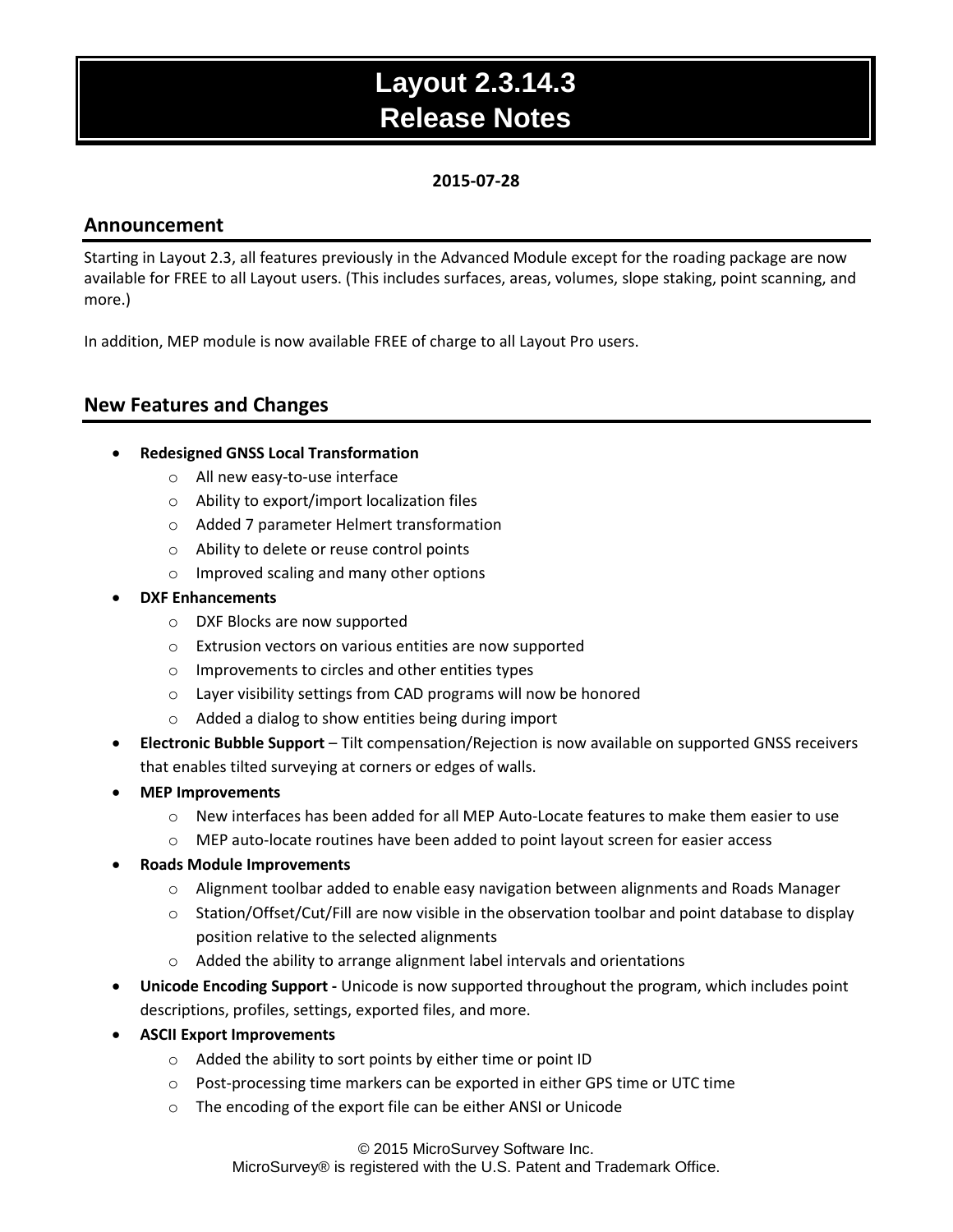- o Added an option to export all measurements used for averaged points
- o More options are available for custom ASCII export formats
- **Basic Measure Mode –** a new measure screen has been added for total Station onboard version that allows quick measurements without even creating a project.
- **Map View Select –** a new option that allows user to tap anywhere on the map to store point, measure distance, or turn total station to the point.
- **Total Station Target and Measurement Improvements** Target and EDM updates are now more consistent between FieldGenius and total stations. Each measurement is noticeably faster.
- **Dynamic Screen Rotation** FieldGenius now dynamically rotations between landscape and portrait mode on Windows 8.1+ tablets.
- **Total Station Angular Precision Control** Angular measurements from total stations can now be rounded to different level of precisions.
- **More Serial Ports**  Choosing <COMXX> option during connection setup will allow user-definable COM port from 1 to 99.
- Added an option that allows user to manually define point increment interval
- Show/Hide All Project Data button has been added to Landscape and Portrait mode
- GNSS Auto Store mode prompts for interval selection automatically
- Decimal feet has been replaced by feet and inches throughout the program
- Entering licensing key should be easier now with cursor auto-advancing
- Added CST ASCII output format for compatibility with Leica ECLIPSE Neo
- Special supports have been added for Japanese JENOBA network
- Post-Processing Tagging option is now always enabled
- Observation toolbar state now persistent between sessions
- Stakeout viewing modes are now persistent between sessions
- Show ToolTips option is now persistent between sessions
- Standard deviation values have been added to the averaging screen in point database.
- Grid view has been enabled on the PC/Tablet version
- Improved the resolution on certain icon images
- Headers for ASCII export is now defaulted to be OFF
- Improved screen focuses on various button during connection process
- Improved various error messages in the ASCII Import

## **Hardware Specific Updates**

 **Altus** APS-NR2 – Added support for APS-NR2 GNSS receivers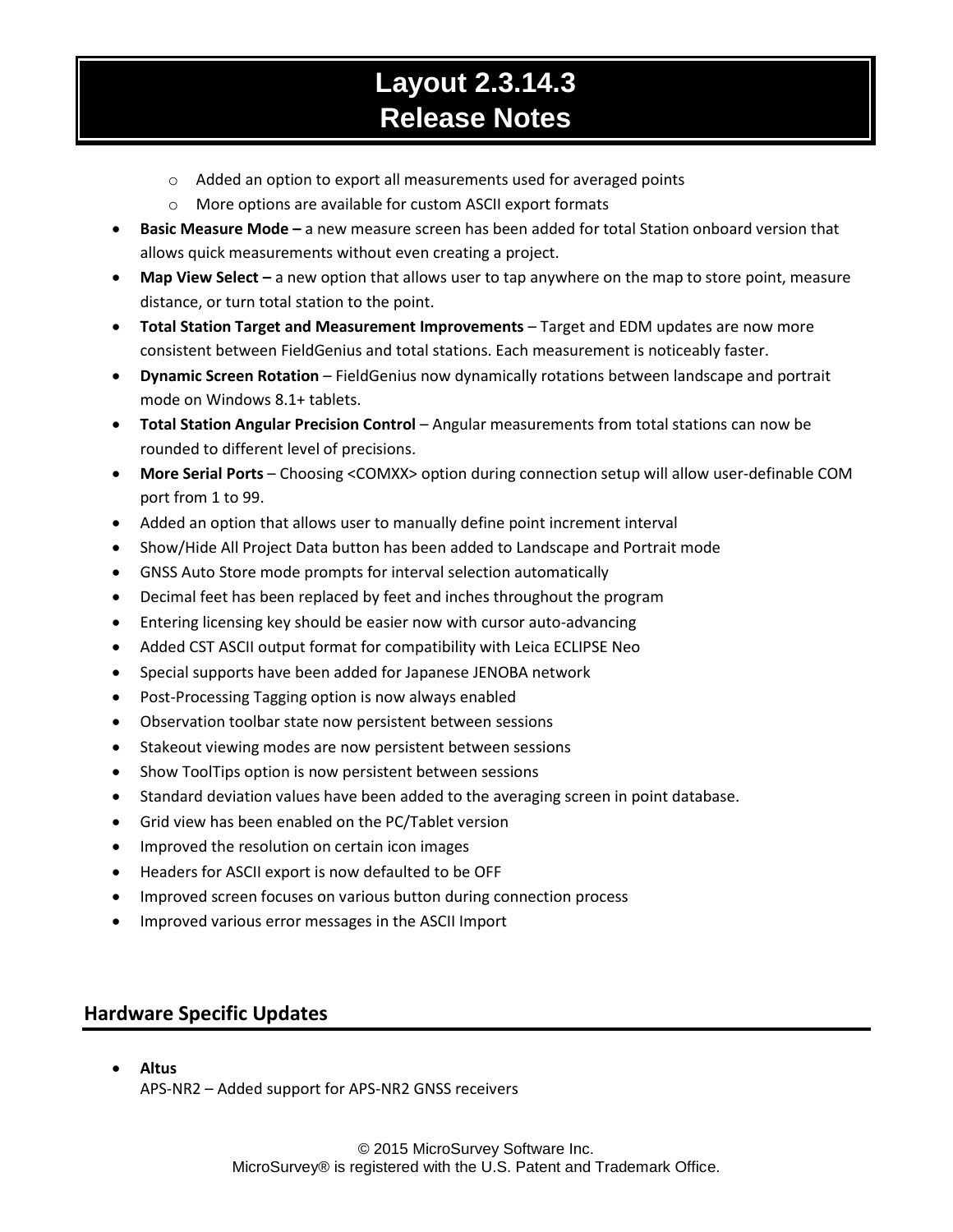#### **ComNav**

T300 – Correction messages will no longer be outputted when switching from Base to Rover mode T300 – Fixed an issue with Averaged Position in the base mode always stay the same

#### **FOIF**

A30 – Electronic Bubble/Tilt Sensor support has been added for this instrument A30 – Fixed a problem with GSM module when requesting source table A30 – Updated antenna calibration values and add hook offsets RTS-350 – Added an option to enable/disable laser dot in the instrument settings

#### **GeoMax**

Zenith 04 **–** Added support for Zenith04 data collectors Zenith 10/20 – Fixed a cosmetic issue with satellite plot where satellites are showing as not used in solution. (This fix requires ME firmware v6.600 or newer) Zenith 25 – Fixed a compatibility issue with Quebec network RTK service All Total Stations – Improved target list in Target Manager

#### **geo-FENNEL**

FGS 1 – Correction messages will no longer be outputted when switching from Base to Rover mode FGS 1 – Fixed an issue with Averaged Position in the base mode always stay the same

#### **Hi-Target**

V30 – Resolved a compatibility issue with CORS-TR network

#### **Handheld**

Nautiz X8 – Splash screen now display correctly Nautiz X8 – Fixed an issue that stakeout screen causes memory issue Algiz 10X – Added support for Algiz 10X tablets

**Hemisphere**

S320 – Added support for S320 GNSS receivers

#### **KOLIDA**

K96T – Driver updated as instructed by KOLIDA

#### **KQ GEO**

M8 – Added support for M8 GNSS receivers K8 – Added support for K8 data collectors

#### **Leica**

Viva TS16 – Added support for Viva TS16 total stations Nova TS60 – Added support for Nova TS60 total stations Nova MS60 – Added support for Nova MS16 multi stations CS20 – Added support for CS20 data collectors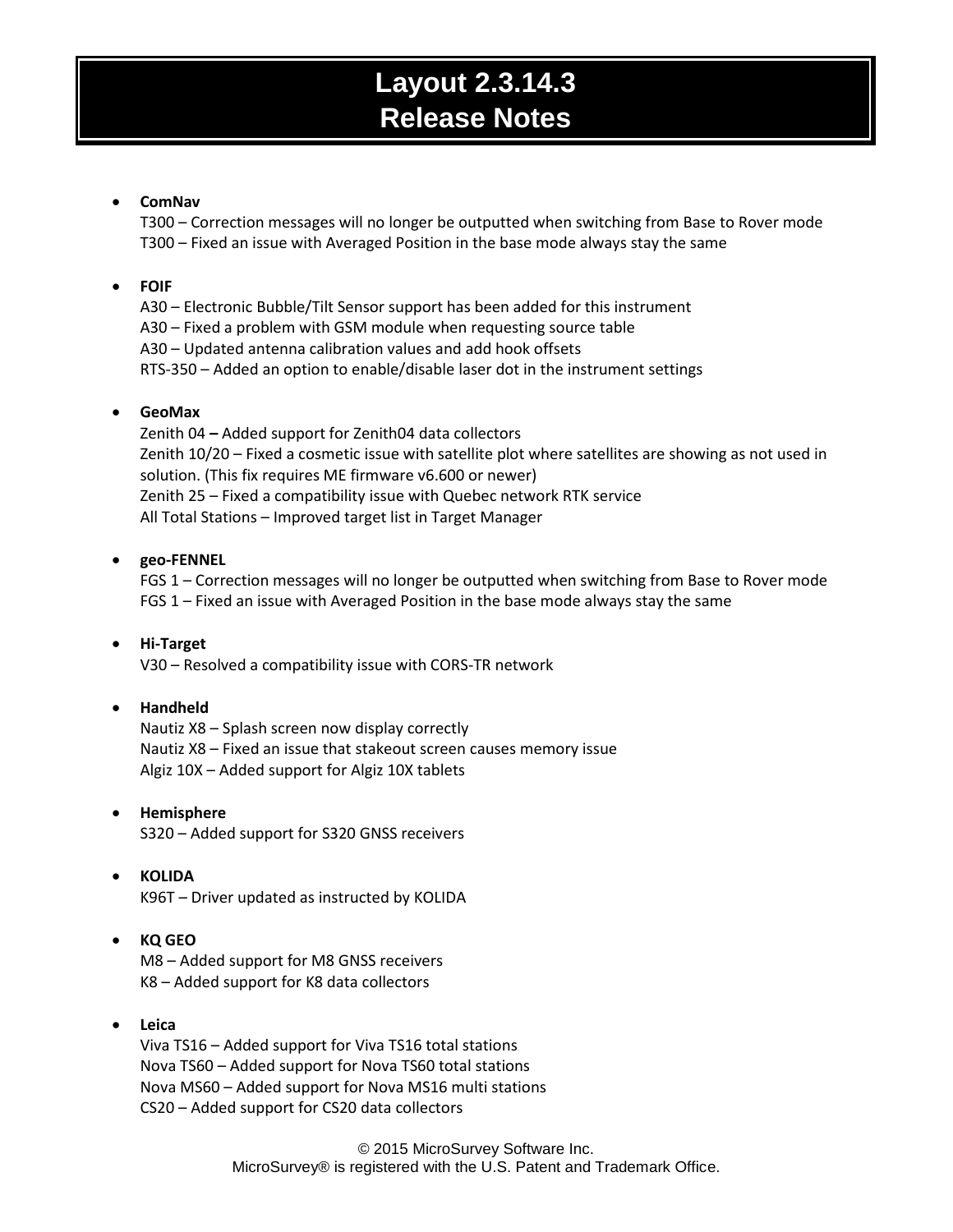CS35 – Added support for CS35 data collectors GS14 – Resolved an GSM module compatibility issue with firmware 5.61 1100 TCRA – Significantly reduced measurement time and improved target management iCON robot 60 – Improved power search and tracking ZenoConnect – Added support for ZenoConnect series of GIS devices with improved antenna profiles

### **Linertec**

LGP-300 Series – Added an option to enable/disable laser dot in the instrument settings LGP-300 Series – Can now be connected through data collectors

## **NavCom**

SF-3040 – Added support for FEC control for SF-3040 SF-3040 – Fixed an issue with auto-store function in time internal mode

## **Pentax**

W-1500 Series – Can now be connected through data collectors W-1500 Series – Added an option to enable/disable laser dot in the instrument settings W-1500 Series – Level of angular precision has been improved W-1500 Series – Added Battery indicator W-1500 Series – Fixed an issue where switching between No Prism modes will stop measurement updates W-1500 Series – Tilt correction check is now set to 3'20" W-1500 Series – Added a warning message for class 3R laser W-1500 Series – ESC button will cancel/stop loop measurement mode G3100-R2 – Antenna calibration values have been updated P7H **–** Added support for P7H data collectors All GNSS receivers – Antenna definitions have been updated (requires latest firmware)

**Prexiso**

G4/G5 – Direct dial (CSD) option has been added

### **•** Spectral Precision

SP80 – Added support for SP80 GNSS receivers

### **Stonex**

W-R2W Plus Series – Added an option to enable/disable laser dot in the instrument settings

## **South**

S650/S660 – Added support for S650/S660 GNSS receivers GALAXY G1 – Added support for GALAXY G1 GNSS receivers (Electronic Bubble supported) NTS-36R0 – Fixed an angular issue when using gradient unit on data collectors

### **Topcon**

Hiper – Fixed an issue where Arwest radio is not responding quick enough to driver's request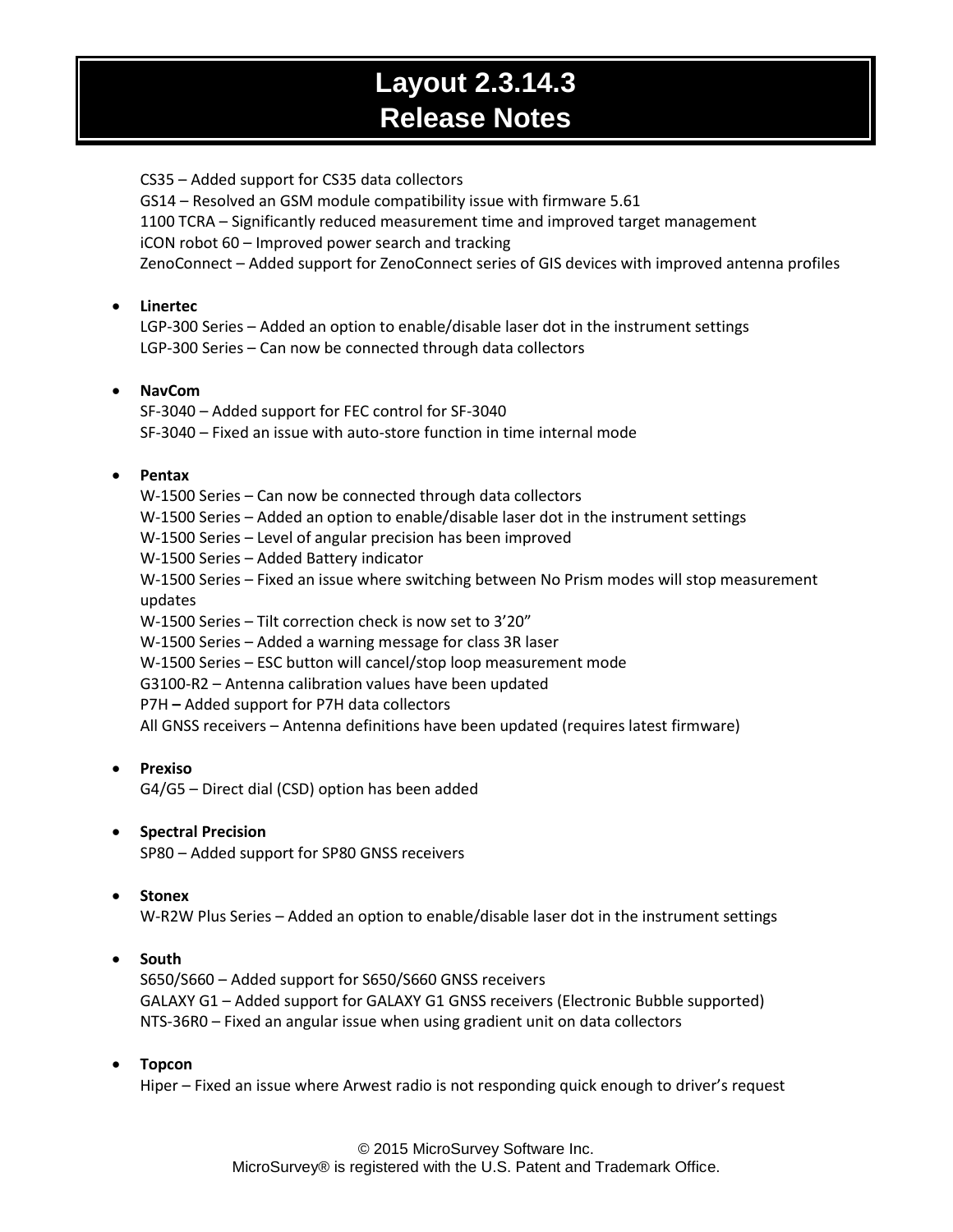## **Coordinate Systems and Geoids**

- **Various Geoid and Grid Shift files have been added, check Help Desk on MicroSurvey.com for details.**
- South Africa Harebeekthoek94 has been changed to South orientated
- Using Japanese JDG2K coordinate system will no longer display Invalid Projection messages
- Switzerland CH1903.LV03 3 parameter system has been added to work with SWIPOS

## **Defects Fixed**

- Fixed an issue with finding the next nearest point during stakeout
- Fixed an issue where laser point would turn off after an Auto-Locate routine
- Fixed an issue that deleted point still showing up in the ASCII exported files
- Fixed a problem in determination of geoid undulation for orthometric heights when using RTCM transformation
- Fixed an issue where Stored survey role will cause missing reference information
- "Fade out Laid out point" option should now work if Layout List is not used
- Fixed a memory issue with staking routine
- RTCM Transformation field in Link information screen now display "Not Applicable" if not used
- Click on Back button in the RTCM option window will no longer reset the messages timer
- Add points to staking list should no longer reset survey role for the points already staked out
- Adjust point for localization will now adjust more than 250 points
- Adding Spiral, Curves, Spiral-Curve-Spiral in an alignment should work once again
- Automap name can no longer be edited if a template is used
- Show/Hide All Project Data will now be properly deactivated when existing from line staking mode
- The last connected receiver information is now appropriately saved to address reconnect button issue
- Fixed an issue where measurement observation averaging is too fast in when DCI with RTCM is used
- Translations should not affect the visibility of default ASCII export formats anymore
- Automap template file location is now properly saved so the software will not ask for it every time
- Cancel out of orientation setup will no longer continue to measure backsight
- Fixed an issue where ASCII export does not process all point range
- In Automap editor, point size will now be saved if color is changed
- Reopen a project with custom raw file name will no longer load default name instead
- Standard format in ASCII export will once again include Note in the Description separated by a colon
- Localization adjusting point will no longer crashes the program if no instrument is connected
- Fixed an issue with NETWORK option when acquiring RTK corrections
- Specially characters are now being handled correctly in the LandXML export
- Resolved a crash from reading Chain element in the LandXML surface file
- Non-ASCII characters in the settings.xml should no longer cause device profile saving issues
- Having '+' sign in height will not cause ASCII import to ignore the field
- Fixed a special parsing issue with RTCM transformation
- Cancel out of the staking/layout list after finding 0 points will no longer crash the application